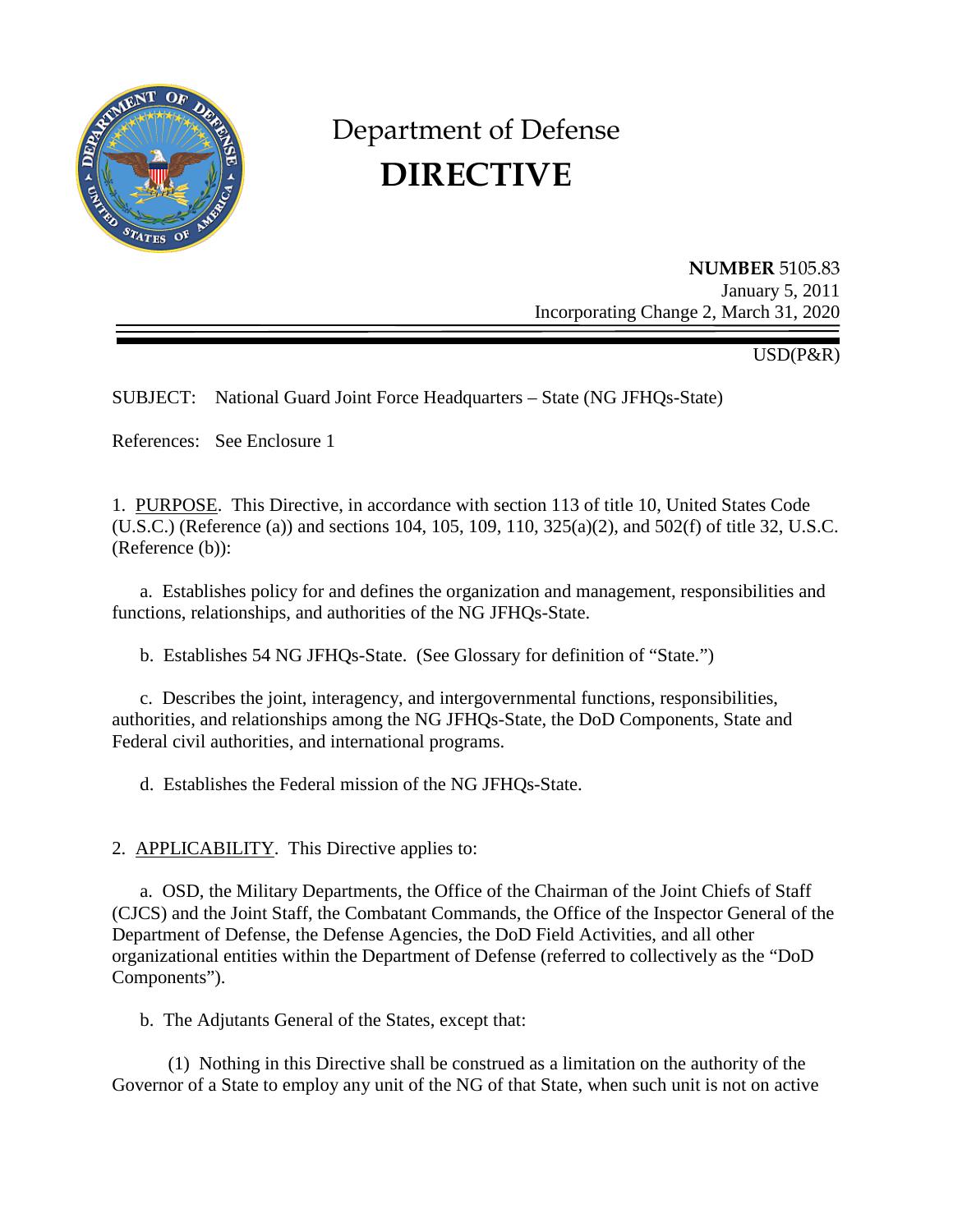duty or in Federal service, to perform functions authorized by the laws of the State concerned and those of the United States.

 (2) Nothing in this Directive shall be construed as a limitation on the authority of the Governor of a State to authorize the Adjutant General of that State to form, task, or organize the National Guard of that State, when the National Guard of that State is not on active duty or in Federal service. Nothing in this Directive shall be construed as applicable to the defense forces of a State.

3. DEFINITIONS. See Glossary.

4. POLICY. It is DoD policy that:

a. There shall be 54 NG JFHQs-State, one established in each State (as defined in the Glossary), composed of the NG leadership of that State, to support the Federal missions in Enclosure 2 and State missions when appropriate.

 b. The National Guard Bureau (NGB) shall facilitate coordination between DoD Components, NG JFHQs-State, and the NG of the several States to enhance unity of effort. (See Glossary for definitions.)

# 5. FEDERAL MISSION. See Enclosure 2.

# 6. ORGANIZATION AND MANAGEMENT. See Enclosure 3.

7. RESPONSIBILITIES. See Enclosure 4.

8. RELATIONSHIPS. See Enclosure 5.

9. AUTHORITIES. The NG JFHQs-State may issue State regulations on NG matters pertaining to their respective States consistent with State and U.S. laws and DoD, CJCS, Departments of the Army and the Air Force, and NGB policies, regulations, instructions, and directives.

## 10. ADMINISTRATION

a. Initial NG JFHQs-State billets shall come from the existing approved Table of Distribution and Allowances authorizations for the Army National Guard (ARNG), and the Unit Manning Document authorizations for the Air National Guard (ANG), of the headquarters of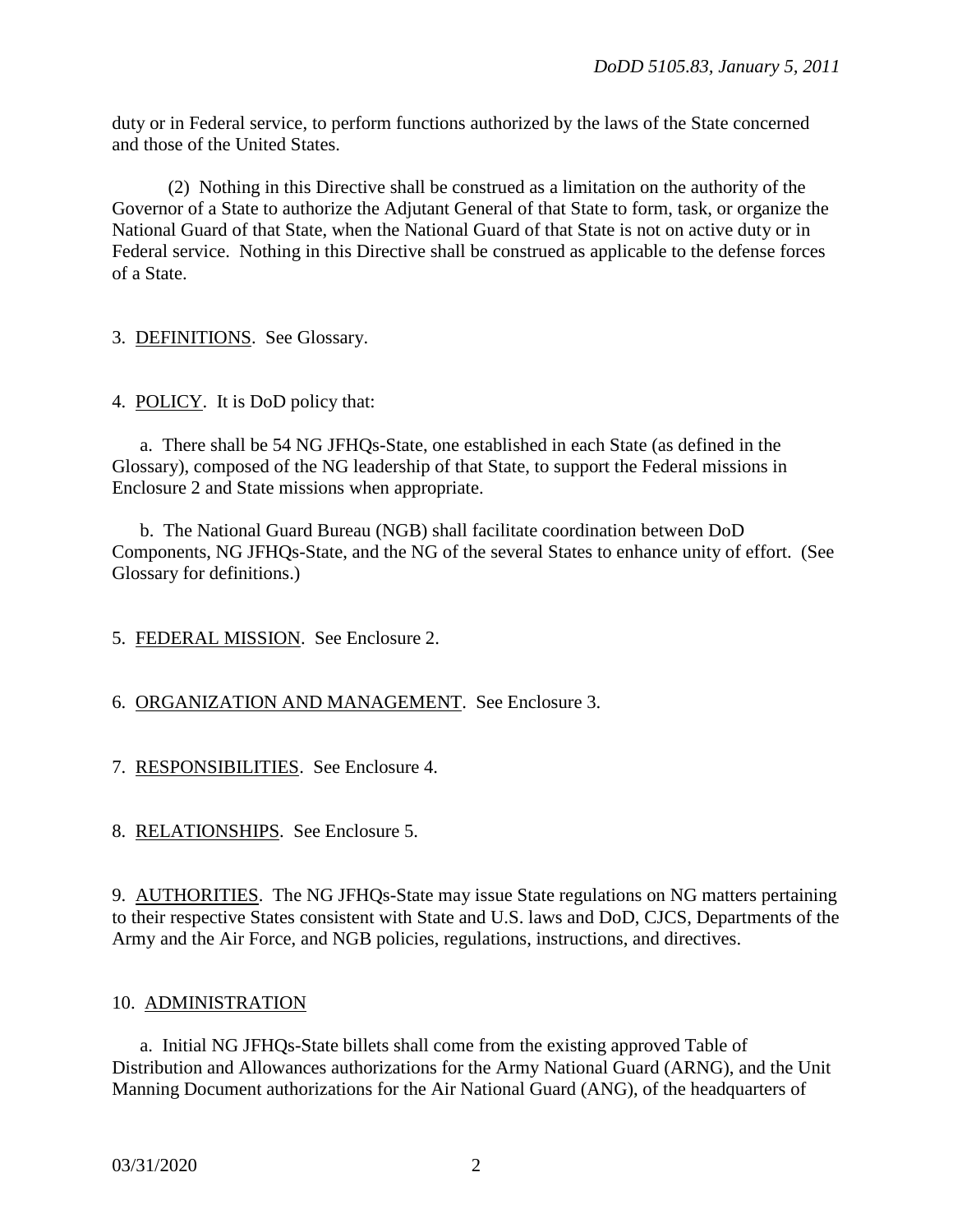each State. The State Adjutant General shall originate or request any new billet requirements through NGB. NGB shall insure that the request is processed in accordance with applicable joint manpower directives. NGB shall then coordinate approved changes with the Department of the Army or the Air Force and with the Joint Staff.

 b. Process requests for Defense/Joint awards in accordance with DoD Manual 1348.33 Volume 1 (Reference (c)). Service members assigned to the NG JFHQs-State who are assigned to either a joint duty assignment list (JDAL) position as published on the JDAL pursuant to DoD Instruction 1300.19 (Reference (d)) or assigned to a position on a joint manpower document (JMD) established by the CJCS in accordance with Enclosure 4, paragraphs 6.a. and 6.b. of this Directive are eligible for Defense/Joint awards in accordance with Reference (c). Pending approval of JDAL billets and JMDs, members assigned to the NG-JFHQs-State may be nominated for Defense/Joint awards through exception to policy procedures contained in Reference (c). Personnel in approved billets in the joint staff elements of the NG JFHQs-State may be eligible to become Joint Qualified Officers in accordance with Reference (d).

11. RELEASABILITY. **Cleared for public release.**This Directive is available on the Directives Division Website at https://www.esd.whs.mil/DD/.

12. SUMMARY OF CHANGE 2. The change to this issuance updates references and removes expiration language in accordance with current Chief Management Officer of the Department of Defense direction.

13. EFFECTIVE DATE. This Directive is effective January 5, 2011.

William J. Lynn III Deputy Secretary of Defense

Enclosures

- 1. References
- 2. Federal Mission
- 3. Organization and Management
- 4. Responsibilities
- 5. Relationships

**Glossary**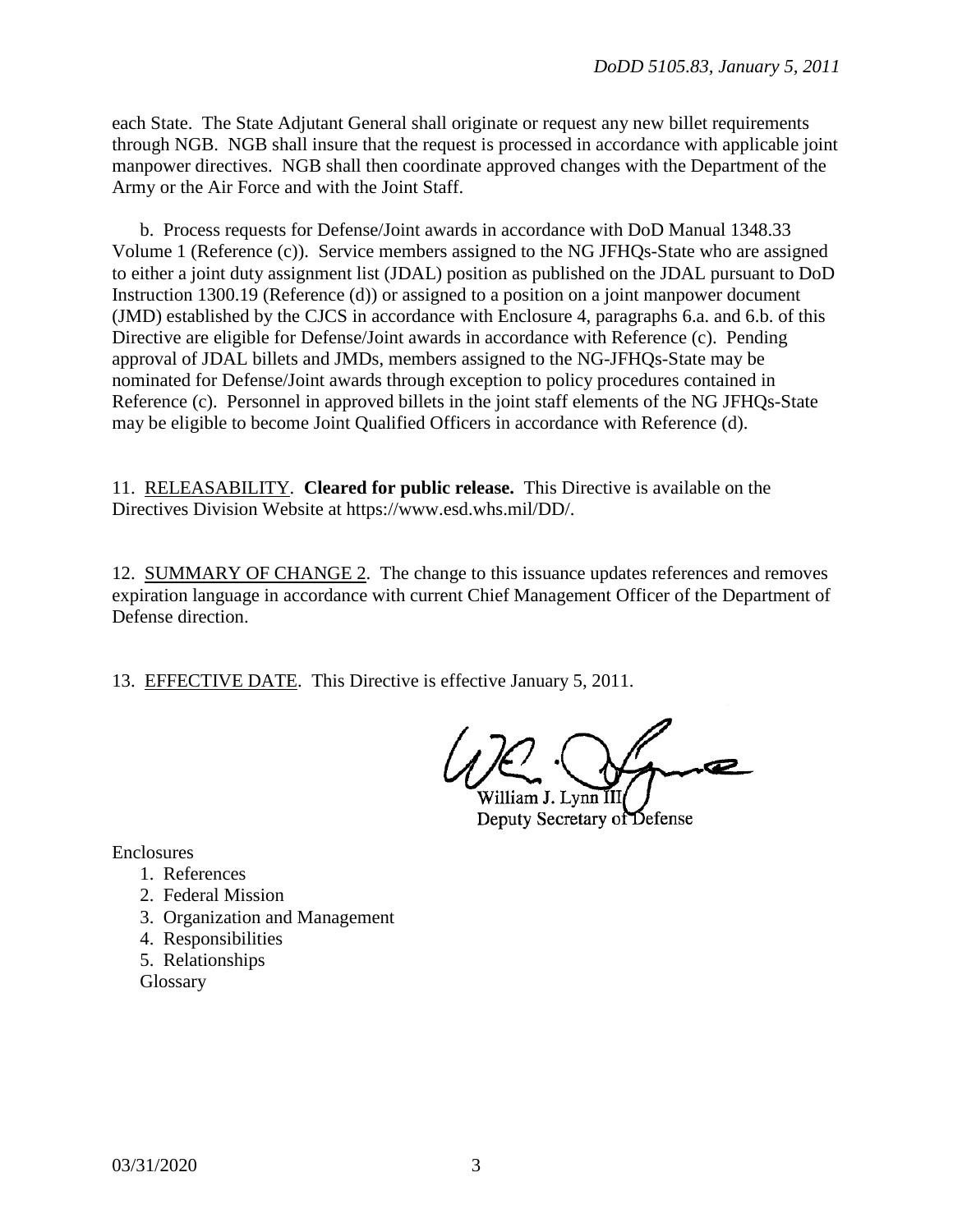#### **REFERENCES**

- (a) Sections 101, 113, 10501-10503, 12211, and 12212 of title 10, United States Code
- (b) Sections 104, 105, 109, 110, 325(a)(2), and 502(f) of title 32, United States Code
- (c) DoD Manual 1348.33, Volume 1, "Manual Of Military Decorations And Awards: Medal Of Honor (MOH)," December 21, 2016, as amended
- (d) DoD Instruction 1300.19, "DoD Joint Officer Management Program (JOM)," April 3, 2018
- (e) DoD Instruction 5025.01, "DoD Issuances Program," August 1, 2016, as amended
- (f) DoD Directive 7730.65, "Department of Defense Readiness Reporting System (DRRS)," May 11, 2015, as amended
- (g) Under Secretary of Defense for Personnel and Readiness Memorandum, "Defense Readiness Reporting System (DRRS) Interim Implementation Guidance, Serial 4.0," August 23,  $2006<sup>1</sup>$  $2006<sup>1</sup>$  $2006<sup>1</sup>$
- (h) Chairman of the Joint Chiefs of Staff Instruction 1001.01A, "Joint Manpower and Personnel Program," October 1, 2010
- (i) DoD Directive 5105.77, "National Guard Bureau (NGB)," October 30, 2015, as amended

 $\overline{a}$ 

<span id="page-3-0"></span><sup>&</sup>lt;sup>1</sup> Available upon request from the Readiness Office, USD(P&R), OSD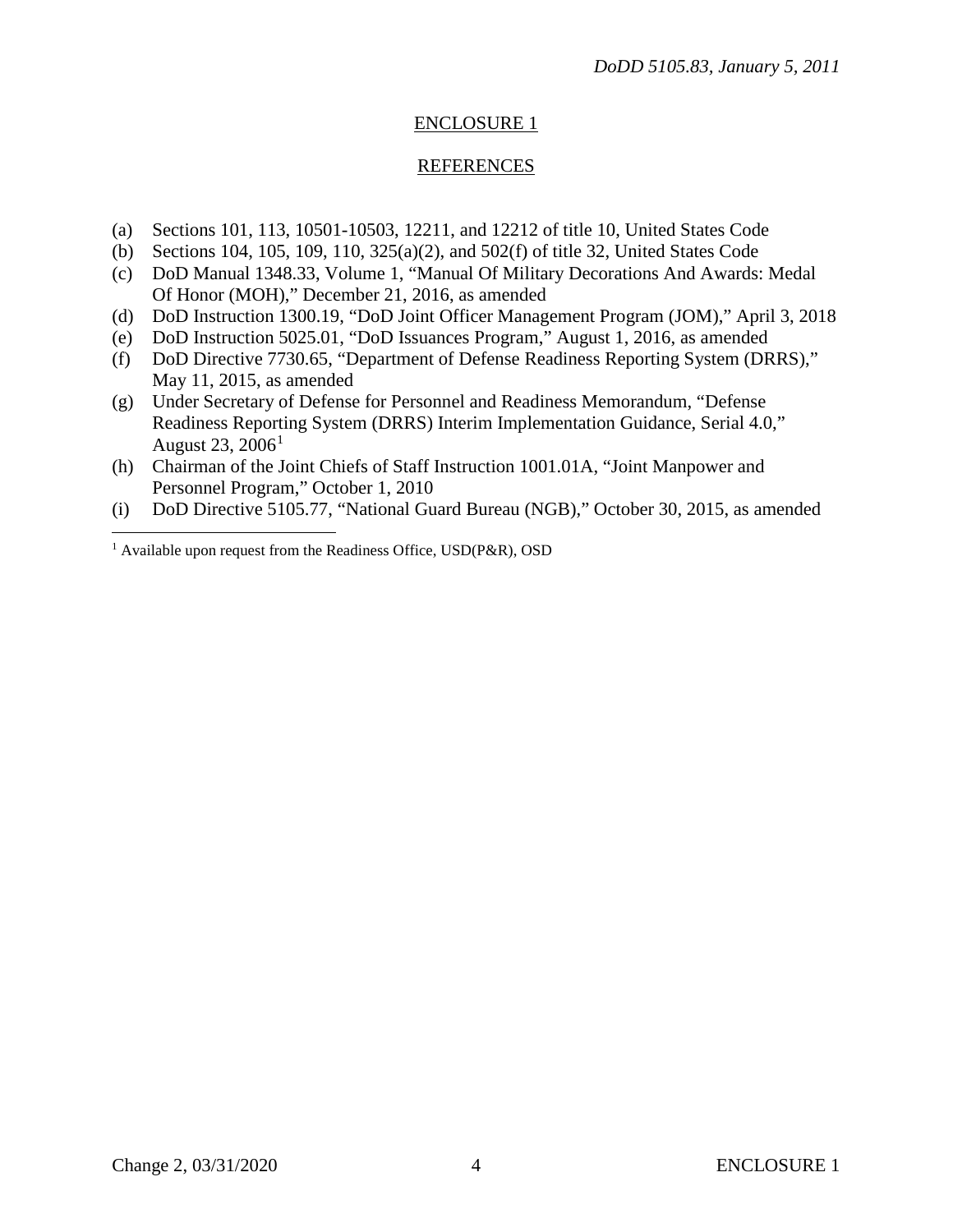#### FEDERAL MISSION

The NG JFHQs-State shall:

a. Maintain, through their ARNG and ANG staff elements, trained and equipped ARNG and ANG forces to serve in their role as the NG, and as the Army and Air National Guard of the United States (ARNGUS and ANGUS) pursuant to the policies of and as resourced by the Secretaries of the Army and the Air Force, to perform missions as authorized by Federal authorities.

b. Provide command and control of all ARNG and ANG forces of their respective States.

c. In accordance with policies and procedures established by the Secretary of Defense and the Secretaries of the Army and the Air Force, be prepared to provide one or more joint task force (JTF) command elements (or to serve as component elements of (larger) JTFs that might be established by proper authority) able to exercise command and control of military forces to execute assigned missions.

 d. Provide expertise and situational awareness to DoD authorities to facilitate integration of Federal and State-level activities.

 e. Develop plans, coordinated with appropriate authorities, that augment, support, or perform assigned or authorized Federal missions.

 f. Provide a continuous point of contact for situational awareness. For domestic operations, provide operational information, through NGB, to the Department of Defense and, through a State JTF, to the commander of Federal military forces operating in their respective States to ensure unity of effort.

 g. Maintain the capability to extend interoperable communications for command and control, shared situational awareness, and unity of effort to a domestic incident site.

h. Participate in Federal domestic preparedness planning, training, and exercises.

 (1) Develop plans to support civil authorities in response to man-made or natural disasters, and coordinate these plans, through NGB and the Joint Staff, with appropriate Combatant Commanders.

 (2) Coordinate, through the Chief, NGB, with appropriate Combatant Commanders to integrate into joint training, contingency plans, and exercises, as appropriate. As directed by their respective Governors, participate in State and regional preparedness planning, training, and exercises.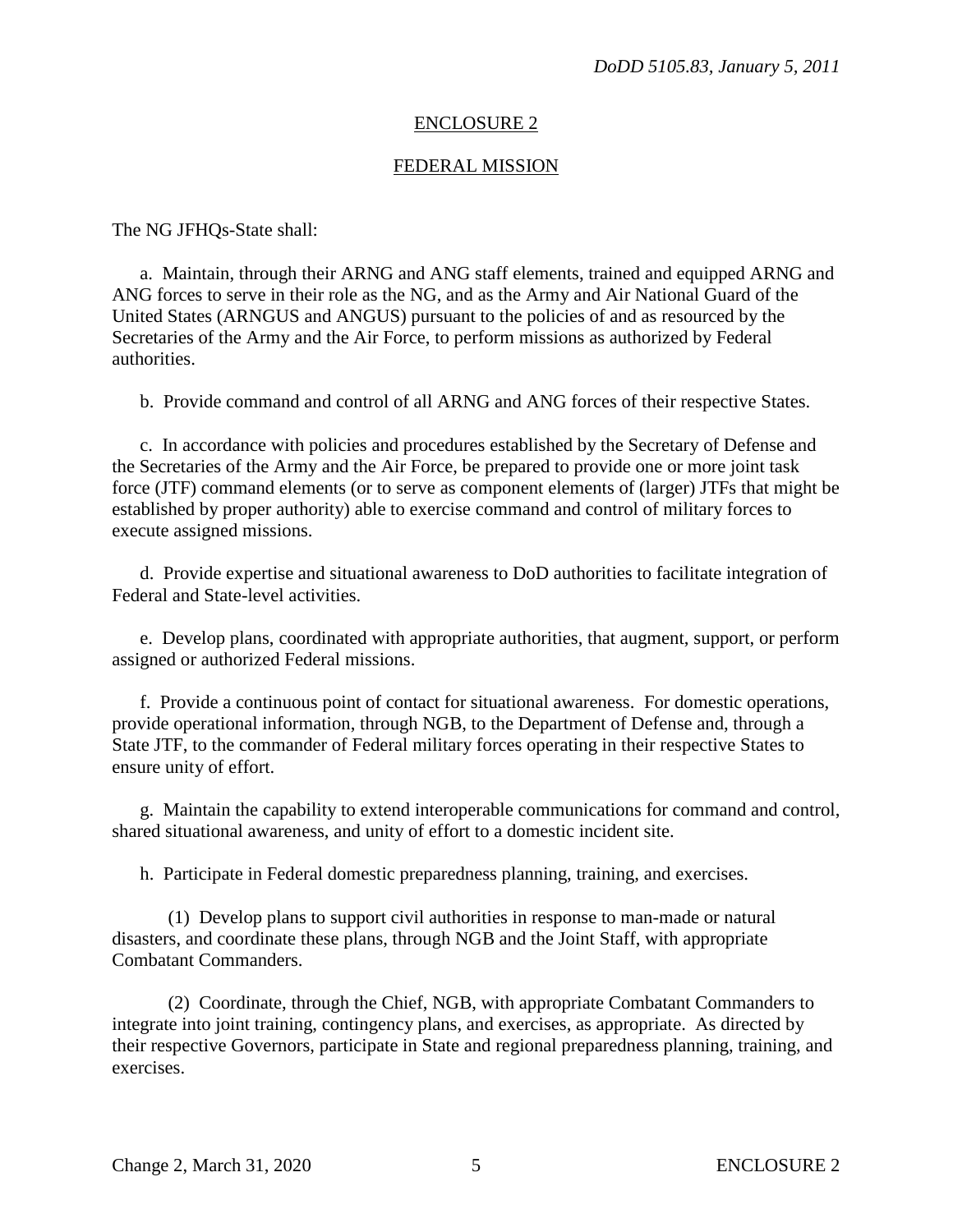i. Report readiness capability in accordance with DoD Directive 7730.65 and Under Secretary of Defense for Personnel and Readiness (USD(P&R)) Memorandum (References (f) and  $(g)$ ).

 j. As directed by their respective Governors and State Adjutants General, coordinate planning, training, and execution of NG homeland defense, National Special Security Events, defense support of civil authorities, and other domestic emergency missions within the United States.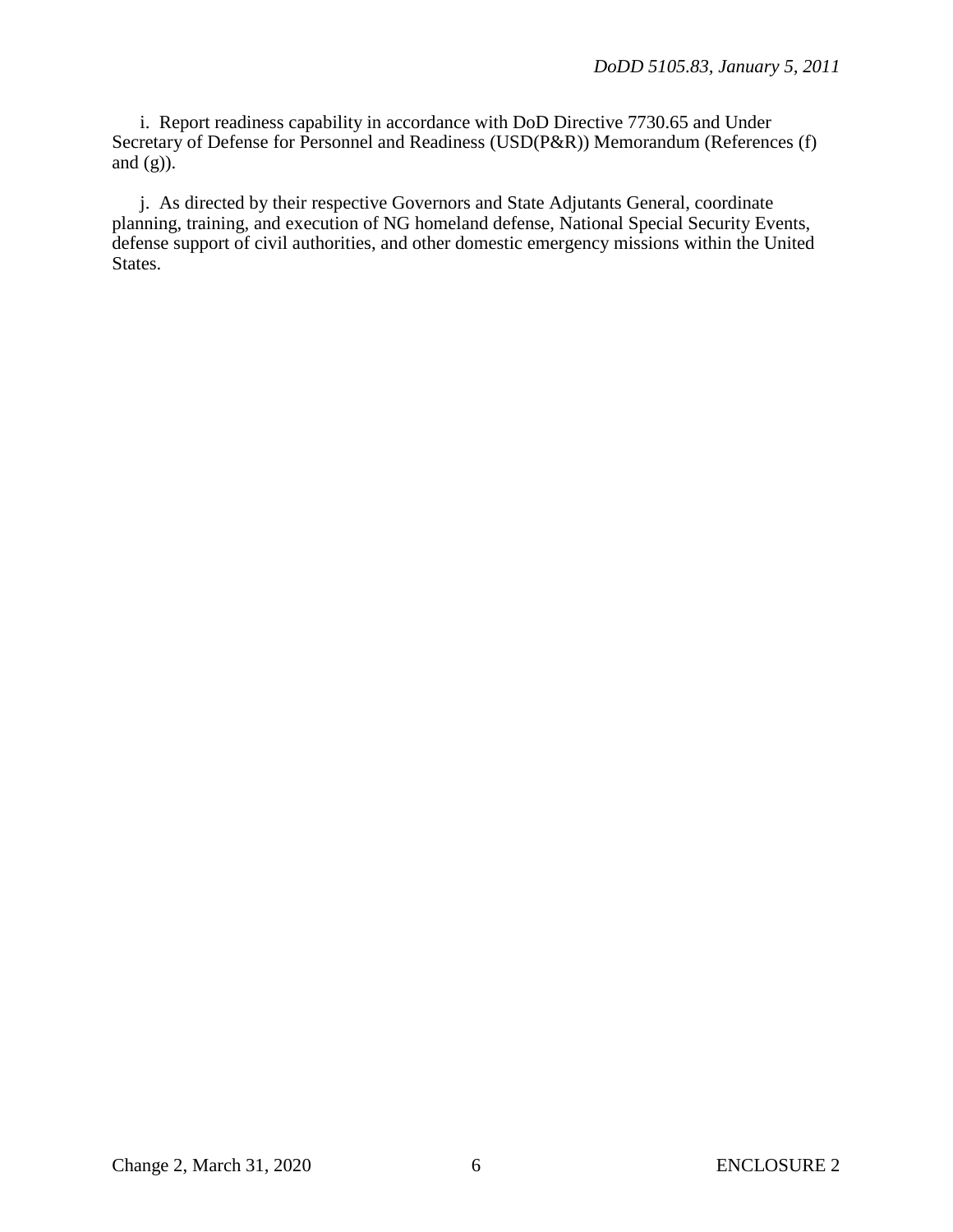#### ORGANIZATION AND MANAGEMENT

Each NG JFHQ-State is organized to conduct operations in State active duty (SAD), title 32, or title 10 status, and to render mutual support with title 10 forces operating within that State. Each NG JFHQ-State shall operate under the command and control of the Governor when in SAD or title 32 status. When in title 10 status, the NG JFHQs-State shall be under Federal command and control.

a. Each NG JFHQ-State shall be comprised of a joint staff element, ARNG staff element, ANG staff element, and the personal staff and special staff of the State Adjutant General. The NG JFHQs-State shall:

 (1) Coordinate planning, training, and execution of NG homeland defense, defense support of civil authorities, and other domestic emergency missions within the United States.

 (2) Manage NG readiness in accordance with Reference (f) and prepare NG units for mobilization for active Federal and State service consistent with applicable policies, regulations, and instructions.

b. The joint staff element of each NG JFHQ-State shall consist of the State Adjutant General and the Office of the State Adjutant General; the Assistant Adjutant General, ARNG; the Assistant Adjutant General, ANG; the Director of the NG JFHQ-State joint staff; and such separate offices as may be prescribed by the State Adjutant General and established in JMDs. The joint staff element manpower shall be managed using JMDs in the same manner as manpower for joint activities in accordance with CJCS Instruction 1001.01 (Reference (h)).

c. The ARNG staff element shall consist of the Office of the Assistant Adjutant General, ARNG; the Executive Office; and such operating divisions as may be prescribed by the State Adjutant General for those matters pertaining to the ARNG as are established in the Army Table of Distribution and Allowances for this element.

d. The ANG staff element shall consist of the Office of the Assistant Adjutant General, ANG; the Executive Office; and such operating divisions as may be prescribed by the State Adjutant General for those matters pertaining to the ANG as are established in the Air Force Unit Manning Document for this element.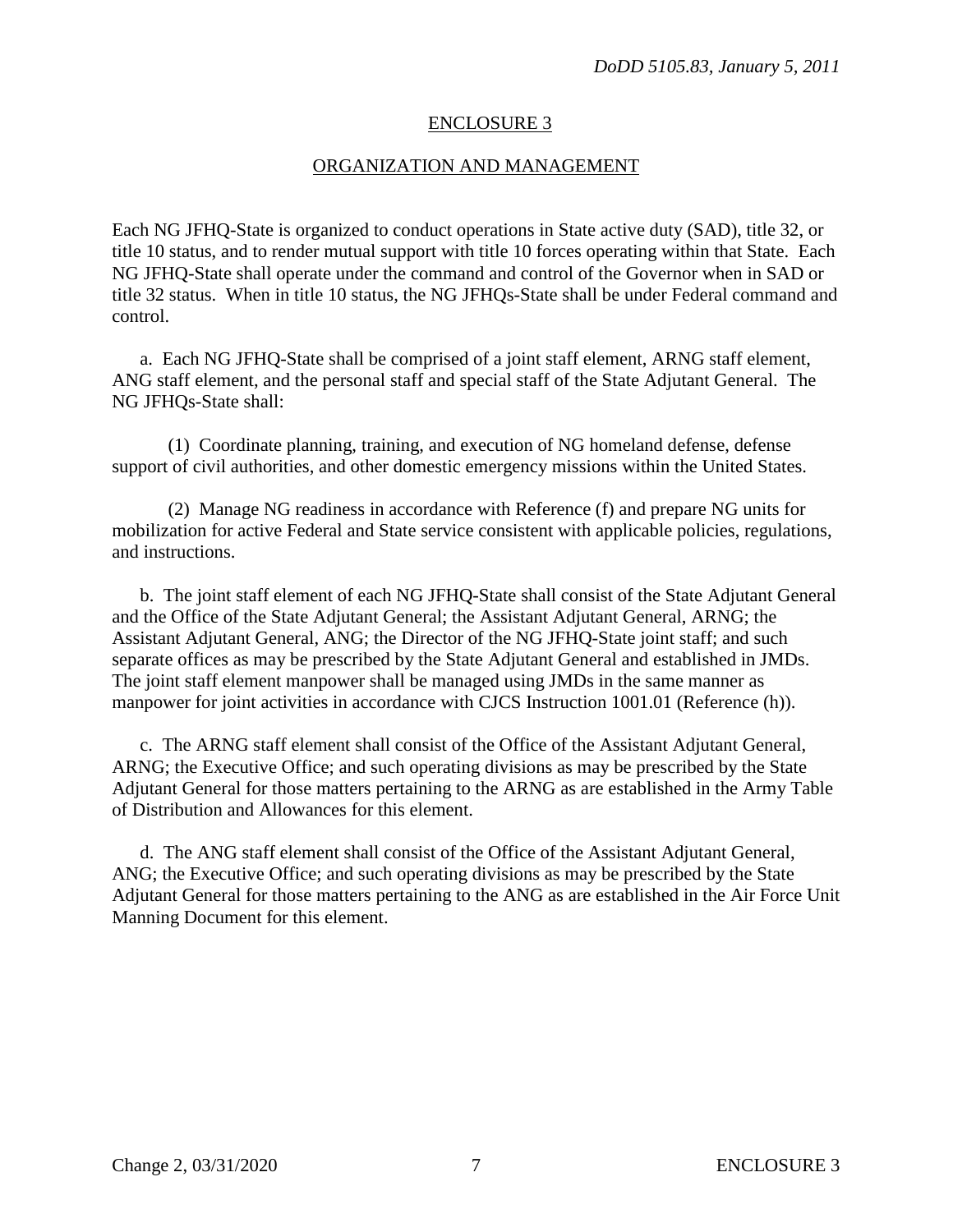#### RESPONSIBILITIES

#### 1. USD(P&R). The USD(P&R) shall:

a. Oversee this Directive and incorporate changes and revisions, including those submitted by NGB, in accordance with DoD Directive 5105.77 (Reference (i)) (including all State-initiated changes, which must be submitted through NGB) in accordance with DoD Instruction 5025.01 (Reference (e)).

 b. Provide additional guidance relating to the NG JFHQs-State as necessary in accordance with Reference (e).

 c. Monitor the readiness of the NG JFHQs-State and subordinate units in accordance with References (f) and (g).

 d. Monitor the NG JFHQs-State and subordinate unit efforts to synchronize their training policies with DoD training policy.

2. ASSISTANT SECRETARY OF DEFENSE FOR RESERVE AFFAIRS (ASD(RA)). The ASD(RA), under the authority, direction, and control of the USD(P&R), shall coordinate with the Assistant Secretary of Defense for Homeland Defense and Americas' Security Affairs (ASD(HD&ASA)) in the development and implementation of DoD policy as set forth in paragraphs 3.a. and 3.b. of this enclosure.

3. ASD(HD&ASA). The ASD(HD&ASA), under the authority, direction, and control of the Under Secretary of Defense for Policy, shall:

a. Develop, coordinate, and oversee the implementation of DoD policy for the participation of the NG JFHQs-State in DoD activities when the Secretary of Defense determines such participation is necessary and appropriate.

 b. Coordinate such matters with the Secretaries of the Army and the Air Force; the CJCS; the Chief, NGB, for matters regarding the NG JFHQs-State not under the cognizance of the Secretaries of the Army or the Air Force; and the ASD(RA), as appropriate.

4. SECRETARY OF THE ARMY. The Secretary of the Army shall:

a. In accordance with section 105 of Reference (b), perform those inspection functions prescribed by law, policies, and issuances as they relate to NG JFHQs-State ARNG staff elements.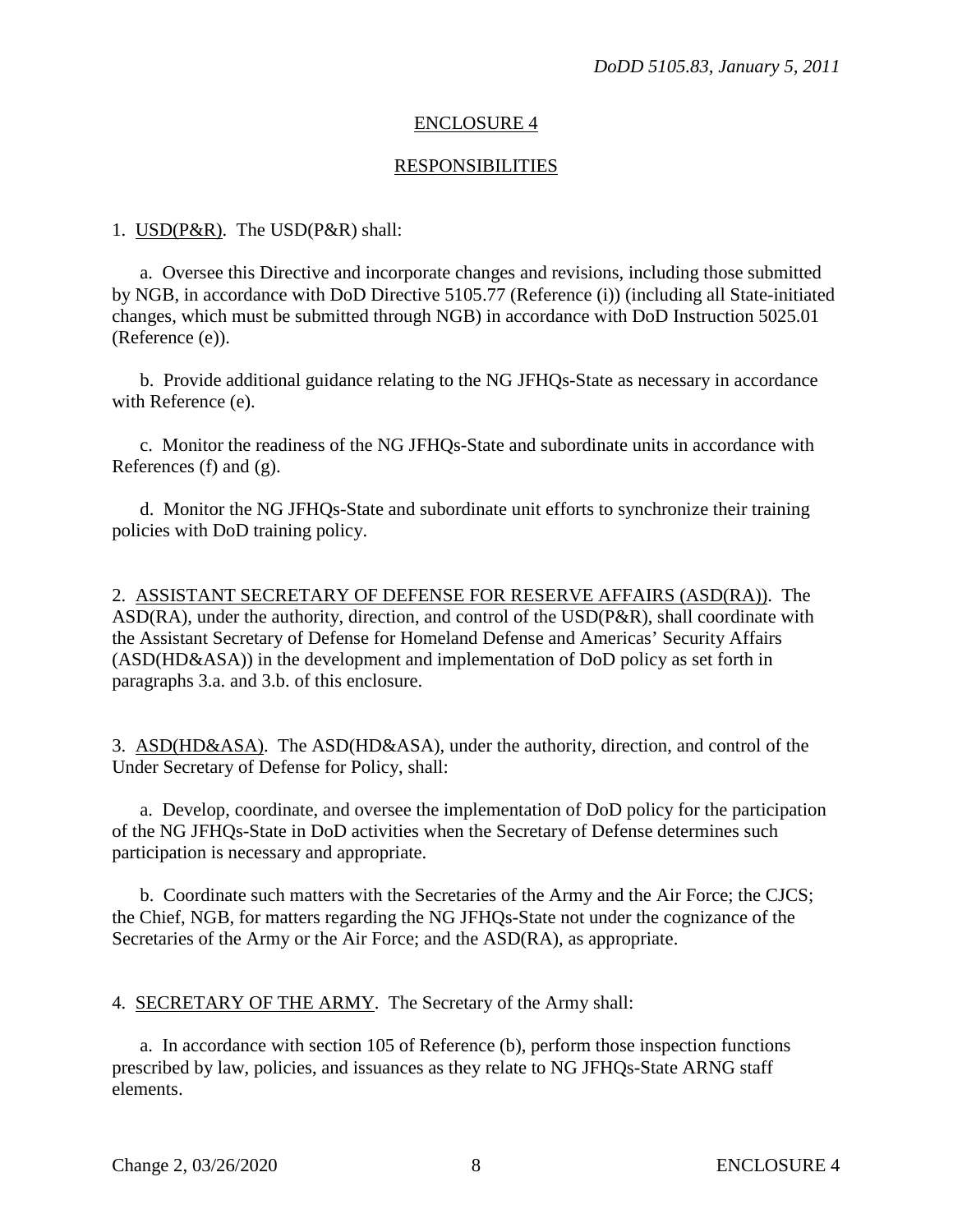b. Through the Chief, NGB, address Army equities in the NG JFHQs-State with the States.

c. In coordination with the Secretary of the Air Force and the CJCS, and through the Chief, NGB, establish 54 NG JFHQs-State; ensure the capabilities needed at the NG JFHQs-State to perform joint functions, roles, and missions, and the capabilities needed in ARNG units to support the joint functions, roles, and missions of the joint staff elements of the NG JFHQs-State, are both considered during the DoD planning, programming, budgeting, and execution (PPBE) process.

d. Serve as the approval authority for ARNG manpower adjustments in the joint staff elements of the NG JFHQs-State.

e. Coordinate with the ASD(HD&ASA) in the development and implementation of DoD policy as set forth in paragraphs 3.a. and 3.b. of this enclosure.

5. SECRETARY OF THE AIR FORCE. The Secretary of the Air Force shall:

a. In accordance with section 105 of Reference (b), perform those inspection functions prescribed by law, policies, and issuances as they relate to NG JFHQs-State ANG elements.

b. Through the Chief, NGB, address Air Force equities in the NG JFHQs-State with the States.

c. In coordination with the Secretary of the Army and the CJCS, and through the Chief, NGB, establish 54 NG JFHQs-State; ensure the capabilities needed at the NG JFHQs-State to perform joint functions, roles, and missions, and the capabilities needed in ANG units to support the joint functions, roles, and missions of the joint staff elements of the NG JFHQs-State, are both considered during the DoD PPBE process.

d. Serve as the approval authority for ANG manpower adjustments in the joint staff elements of the NG JFHQs-State.

e. Coordinate with the ASD(HD&ASA) in the development and implementation of DoD policy as set forth in paragraphs 3.a. and 3.b. of this enclosure.

6. CJCS. The CJCS shall:

a. Document the joint staff elements of the NG JFHQs-State in JMDs in accordance with Reference (d).

b. Ensure the JMDs of each joint staff element of the NG JFHQs-State include the validated positions required to accomplish the joint mission of the NG JFHQs-State.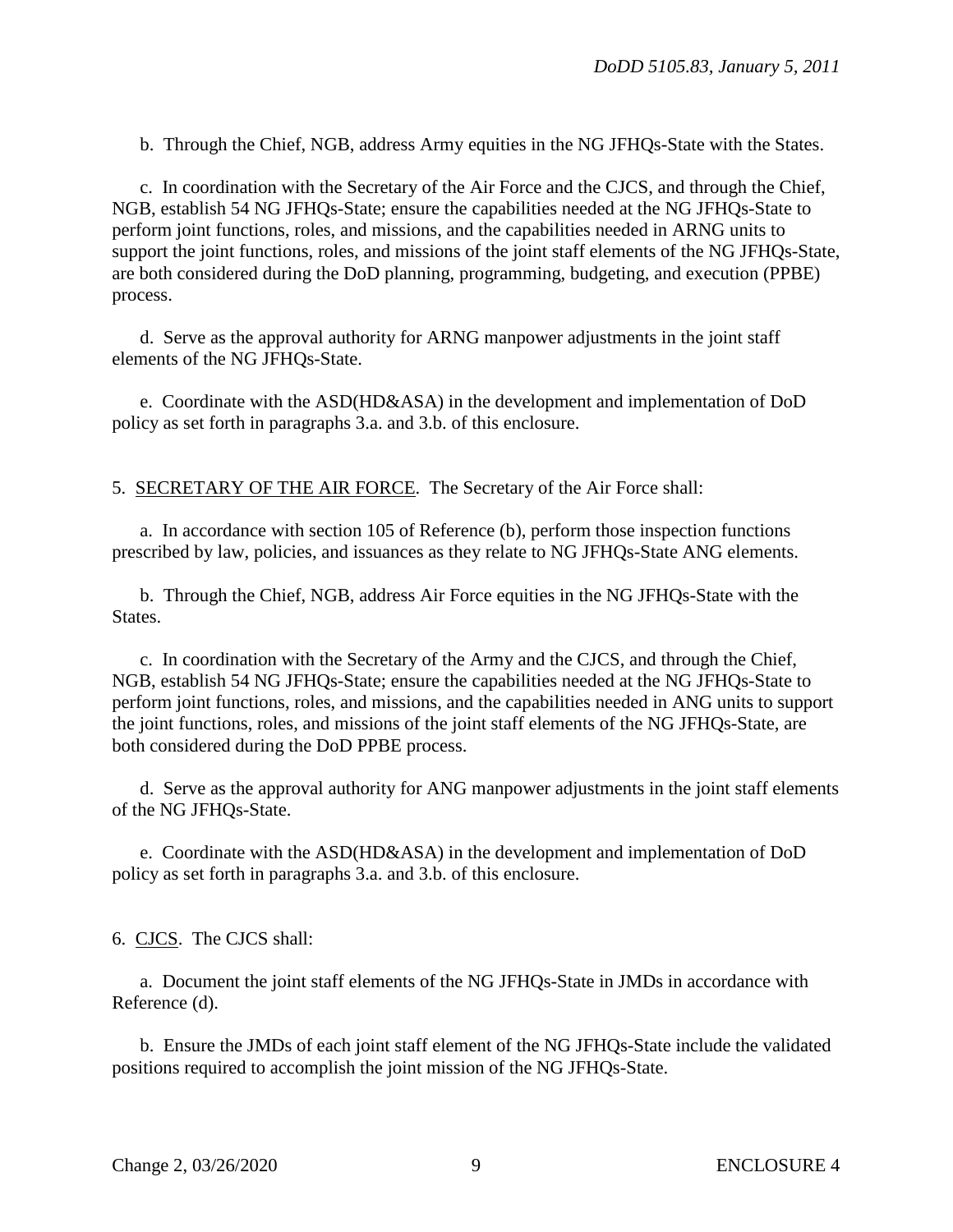c. Ensure the NG JFHQs-State are incorporated into joint doctrine, joint exercises, the Joint Officer Management Program, and other joint activities, as appropriate.

d. Formulate joint training efforts in consultation with the USD(P&R) and the Secretaries of the Army and the Air Force to ensure synchronization with DoD-level policies and programs.

e. Coordinate with the ASD(HD&ASA) in the development and implementation of DoD policy as set forth in paragraphs 3.a. and 3.b. of this enclosure.

7. COMMANDERS OF THE COMBATANT COMMANDS. The Commanders of the Combatant Commands, through the CJCS, shall coordinate with the Chief, NGB, to integrate the NG JFHQs-State into joint training, contingency plans, and exercises, as appropriate.

8. CHIEF, NGB. The Chief, NGB, under the authority, direction, and control of the Secretaries of the Army and the Air Force for matters under the cognizance of the Secretaries, shall:

a. Perform the functions prescribed by law, policies, and issuances with regard to the NG JFHQs-State.

b. Provide liaison and shared situational awareness capability and serve as a channel of communications among the NG JFHQs-State, the Joint Staff, the Combatant Commands, the Military Departments, and the OSD Components in accordance with Reference (i) when the NG JFHQs-State are operating under the command and control of their respective Governors.

c. Assist the NG JFHQs-State, with the consent of the Governors, by facilitating mutual support among the States to the extent allowed by law. Help establish unity of effort by facilitating the integration of State NG and DoD planning and other activities.

d. In coordination with the Joint Staff Manpower and Personnel Directorate (J-1), manage the JMDs for the joint element of the NG JFHQs-State.

e. Process recommendations for Defense/Joint awards for Service members assigned to the NG JFHQs-State in accordance with Reference (c). Manage requests for joint duty credit of NG personnel assigned to NG JFHQs-State joint elements or serving in JTFs in title 32 status in accordance with Joint Staff and DoD policy.

f. Coordinate with the State Adjutants General to facilitate the development of a standardized joint mission-essential task list and the inclusion of the NG JFHQs-State in the Defense Readiness Reporting System (DRRS) in accordance with References (f) and (i).

g. Coordinate NG JFHQs-State specific capability requirements and resolve issues with the Departments of the Army and the Air Force and other DoD Components, as appropriate.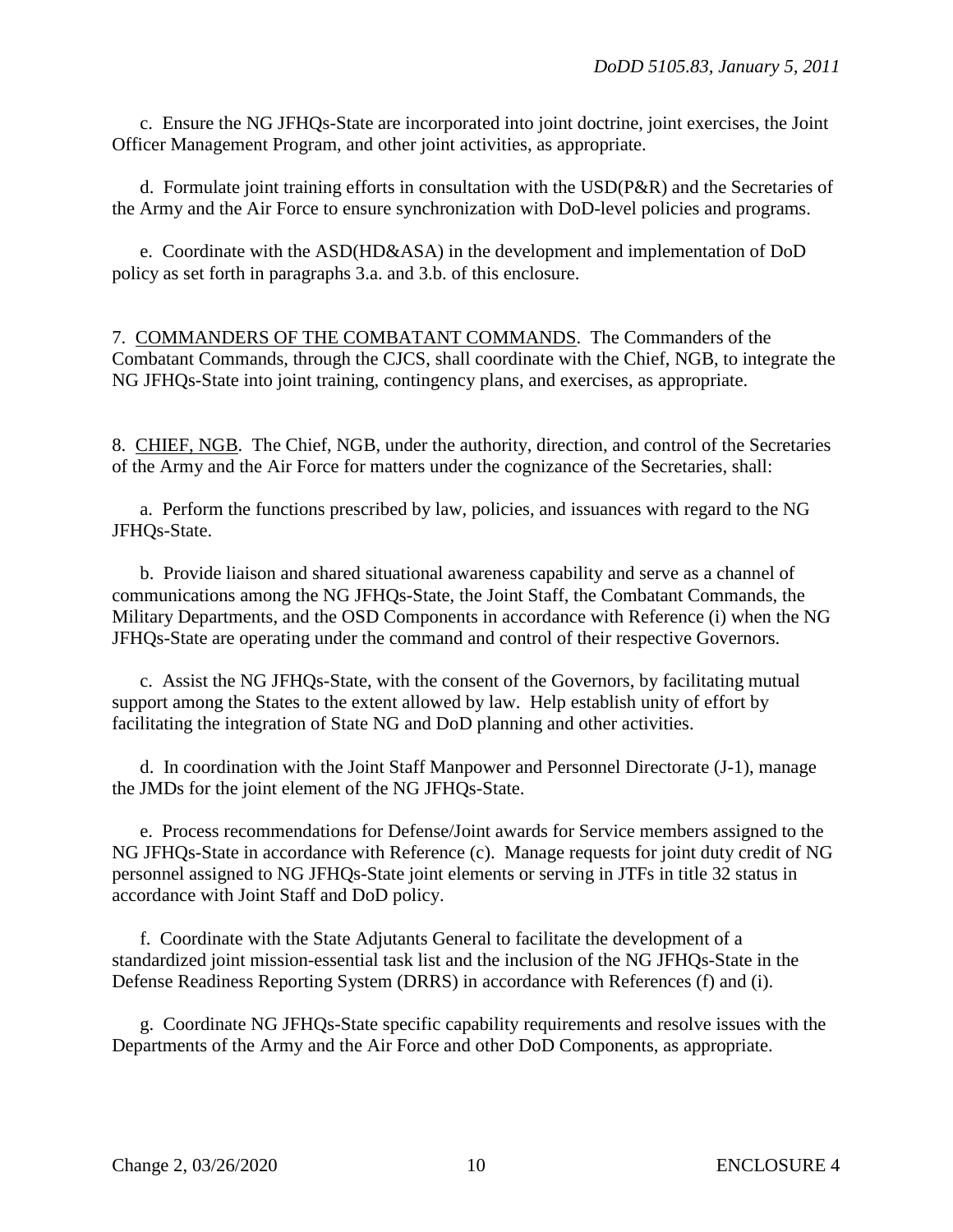h. Assist the Secretaries of the Army and the Air Force to ensure joint functions, roles, and mission resource requirements are properly considered during the DoD PPBE process. Advise the Secretaries of the Army and the Air Force and the CJCS on any PPBE issues related to the joint functions, roles, and missions of the NG JFHQs-State.

i. Support and coordinate the integration of the NG JFHQs-State into Combatant Command joint training, education, contingency plans, and exercises with the Commanders of the Combatant Commands, as appropriate.

j. Coordinate with the ASD(HD&ASA) in the development and implementation of DoD policy as set forth in paragraphs 3.a. and 3.b. of this enclosure.

9. STATE ADJUTANTS GENERAL. The State Adjutants General, under the authority, direction, and control of their respective Governors, shall:

a. Establish one or more temporary JTF command elements within their respective States ready to provide command and control for domestic operations in title 32, or title 10 status for appropriately established JTFs. This includes pre-designating commanders and staff elements within their respective States to participate in exercises and in training provided by the United States Northern Command to enhance readiness to provide command and control for domestic operations.

b. Prepare to accept appropriate and mutually agreed upon Federal liaison elements in their respective NG JFHQs-State.

c. Designate a qualified officer or officers eligible to serve in dual status pursuant to section  $325(a)(2)$  of Reference (b). When a dual-status relationship is authorized, ensure dual status officers facilitate unity of effort between State and Federal military forces in accordance with guidance from both their respective Governors and the President, or their designees.

d. Ensure designated homeland defense- and civil support-unique equipment is available for homeland defense and civil support use should the unit owning the equipment deploy for other missions, except for modified Table of Organization and Equipment and Unit Type Code equipment that is unit-organic.

e. Develop joint mission-essential tasks or similar indicators for all Federally assigned missions, in accordance with Reference (f), to collect near-real-time data on the readiness of military forces and support organizations to perform these missions, using DRRS in accordance with Reference (g) as appropriate for State missions. Assess joint readiness in DRRS in accordance with References (f) and (g).

f. Advise their respective Governors and collaborate with the Chief, NGB; the Secretary of Defense; the CJCS; the Secretaries of the Army and the Air Force; and the Combatant Commanders in matters pertaining to the NG JFHQs-State.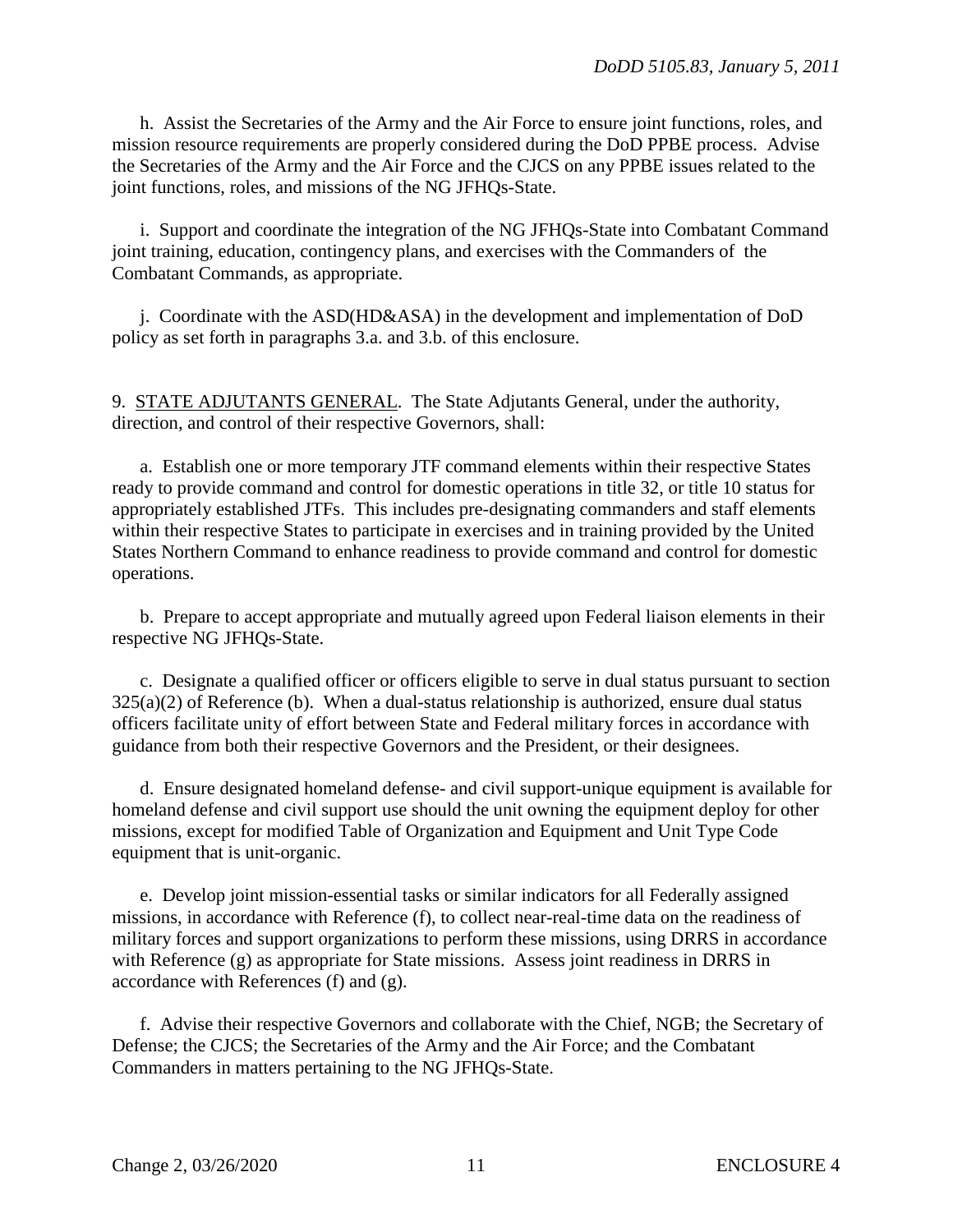g. Forward recommendations for Defense/Joint awards for members assigned to the NG JFHQs-State to the NGB Manpower and Personnel Directorate.

h. Provide detailed reports on the state of readiness of their respective State NGs on an annual basis to the Chief, NGB, to satisfy the Chief, NGB, statutory reporting requirements to Congress.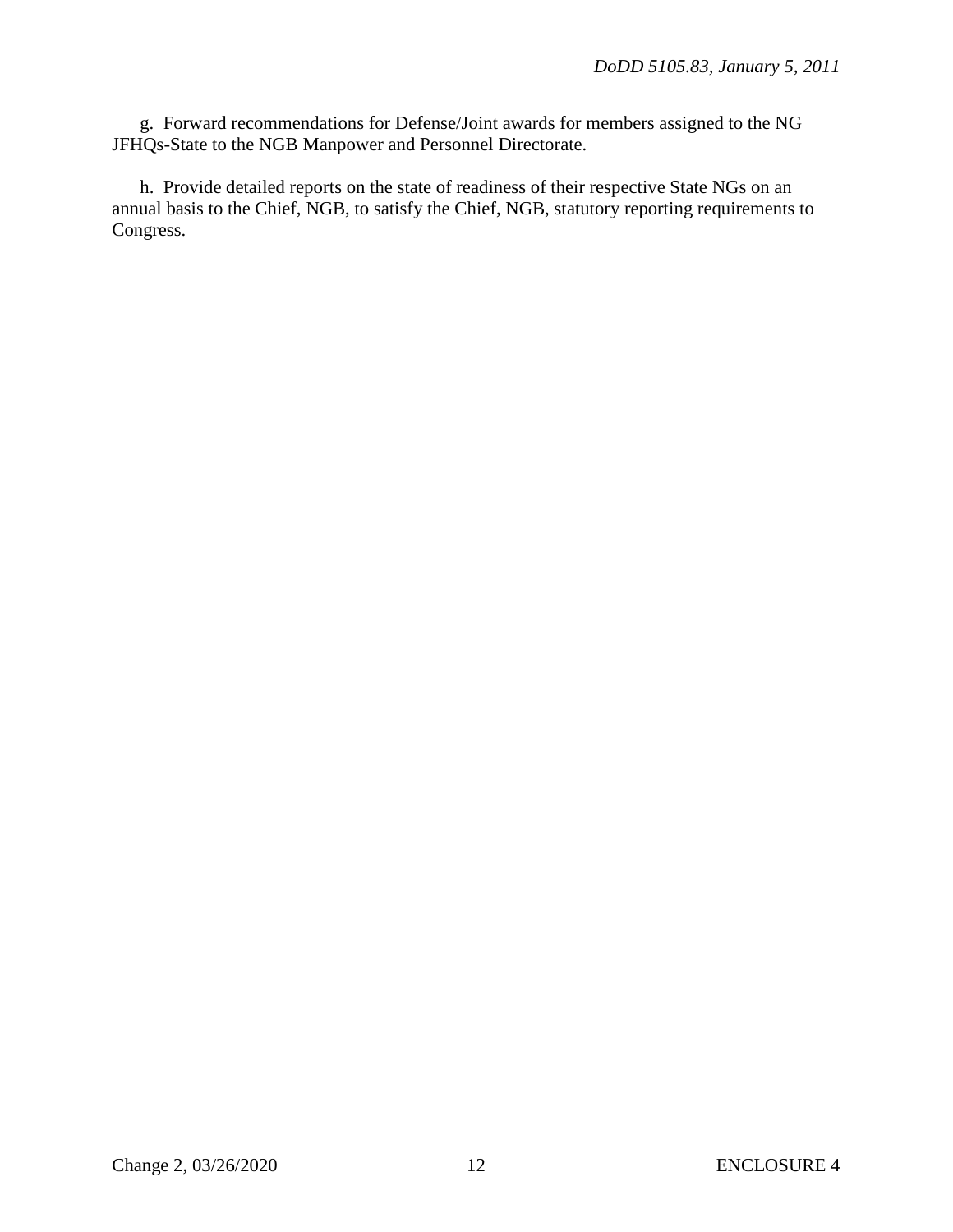# RELATIONSHIPS

1. Each NG JFHQ-State shall be the operational focal point for NG matters that are not under the authority, direction, and control of the Secretaries of the Army and the Air Force, including but not limited to joint, interagency, intergovernmental, Military Department, and international specific functions.

2. In SAD or title 32 status, each NG JFHQ-State shall report to the Governor through the State Adjutant General. When the State Adjutant General is not a Federally-recognized officer, actions that must be accomplished by a Federally-recognized officer shall be taken by:

a. A Federally-recognized Deputy or Assistant Adjutant General.

b. If there is no Deputy or Assistant Adjutant General, a Federally-recognized officer as designated by the Governor.

3. In title 10 status, each NG JFHQ-State, led by the assigned Federally-recognized officer, shall report directly to the DoD-designated command. In instances of a partial mobilization of the NG JFHQs-State, each NG JFHQ-State element shall be led by an assigned Federally-recognized officer who shall report directly to the DoD-designated command.

4. All elements of the Department of Defense shall be engaged to achieve unity of effort. DoD actions shall support the authority and responsibilities of all the DoD Components as established in law. Nothing herein shall diminish the Federal or State statutory authority or the responsibilities of the Secretary of Defense; the CJCS; the Secretaries of the Army and the Air Force; the Combatant Commanders; the Chief, NGB; the Governors; or the State Adjutants General.

5. Each NG JFHQ-State shall liaise with and shall provide situational awareness among the States, and through the NGB, to the Department of Defense during domestic operations in which State-controlled NG forces and State intergovernmental and interagency organizations are participating.

6. If operational necessity dictates, the NG JFHQs-State may communicate directly with the appropriate Combatant Command or other DoD entities, keeping the NGB informed.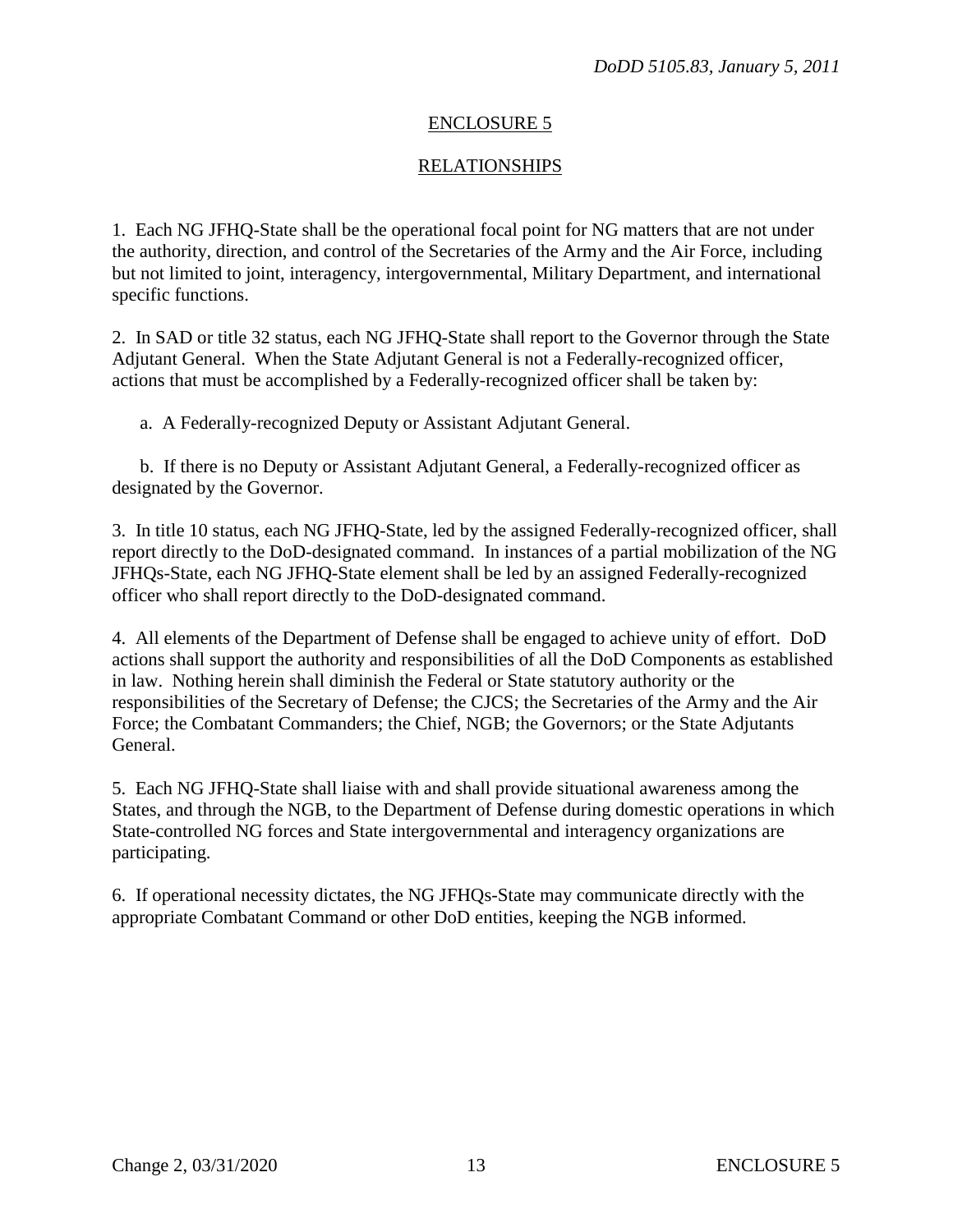### GLOSSARY

### PART I: ABBREVIATIONS AND ACRONYMS

| <b>ANG</b>    | <b>Air National Guard</b>                                                                    |
|---------------|----------------------------------------------------------------------------------------------|
| <b>ANGUS</b>  | Air National Guard of the United States                                                      |
| <b>ARNG</b>   | <b>Army National Guard</b>                                                                   |
| <b>ARNGUS</b> | Army National Guard of the United States                                                     |
| ASD(HD&ASA)   | Assistant Secretary of Defense for Homeland Defense and Americas'<br><b>Security Affairs</b> |
| ASD(RA)       | Assistant Secretary of Defense for Reserve Affairs                                           |
| <b>CJCS</b>   | Chairman of the Joint Chiefs of Staff                                                        |
| <b>DRRS</b>   | Defense Readiness Reporting System                                                           |
| <b>JDAL</b>   | joint duty assignment list                                                                   |
| JFHQ-State    | one Joint Force Headquarters-State                                                           |
| JFHQs-State   | more than one Joint Force Headquarters-State                                                 |
| <b>JMDs</b>   | joint manpower documents                                                                     |
| <b>JTF</b>    | joint task force                                                                             |
| <b>NG</b>     | <b>National Guard</b>                                                                        |
| <b>NGB</b>    | <b>National Guard Bureau</b>                                                                 |
| <b>PPBE</b>   | planning, programming, budgeting, and execution                                              |
| <b>SAD</b>    | state active duty                                                                            |
| U.S.C.        | <b>United States Code</b>                                                                    |
| $USD(P\&R)$   | Under Secretary of Defense for Personnel and Readiness                                       |

## PART II: DEFINITIONS

Unless otherwise noted, these terms and their definitions are for the purpose of this Directive.

Federally-recognized officer. An officer of the militia who has been found qualified under Federal standards for Federal recognition of his State grade, which entitles the officer to Federal pay for training and other duty performed under the authority of title 32, U.S.C. Pursuant to sections 12211 and 12212 of Reference (a), upon being Federally recognized an officer of the ARNG or ANG shall be appointed in that grade as a Reserve of the Army or Air Force for service in the ARNGUS or ANGUS.